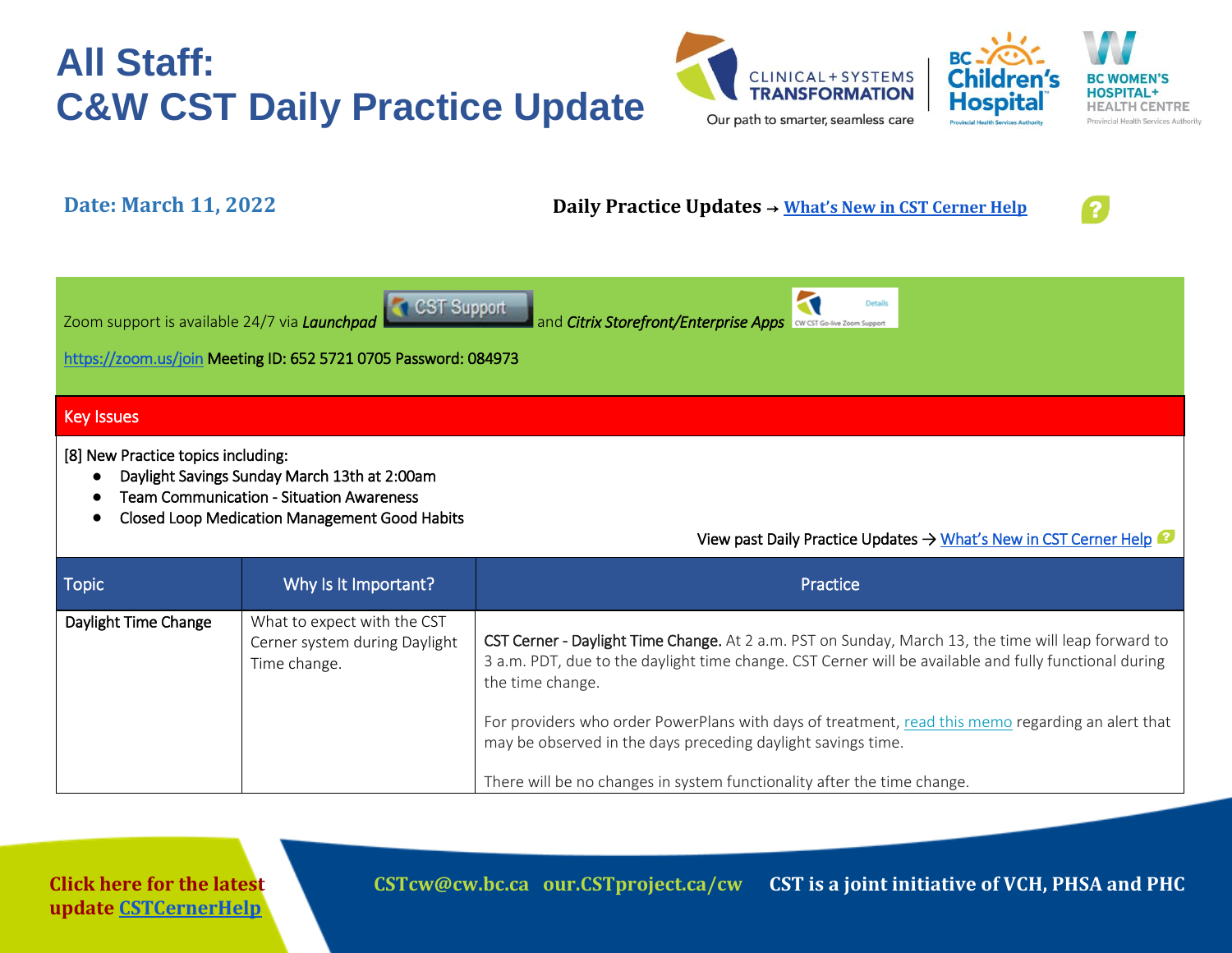





**Click here for the latest update [CSTCernerHelp](http://cstcernerhelp.healthcarebc.ca/#t=Whats_New%2FWhat_s_New.htm&rhsearch=favourites%20printer&rhsyns=%20)**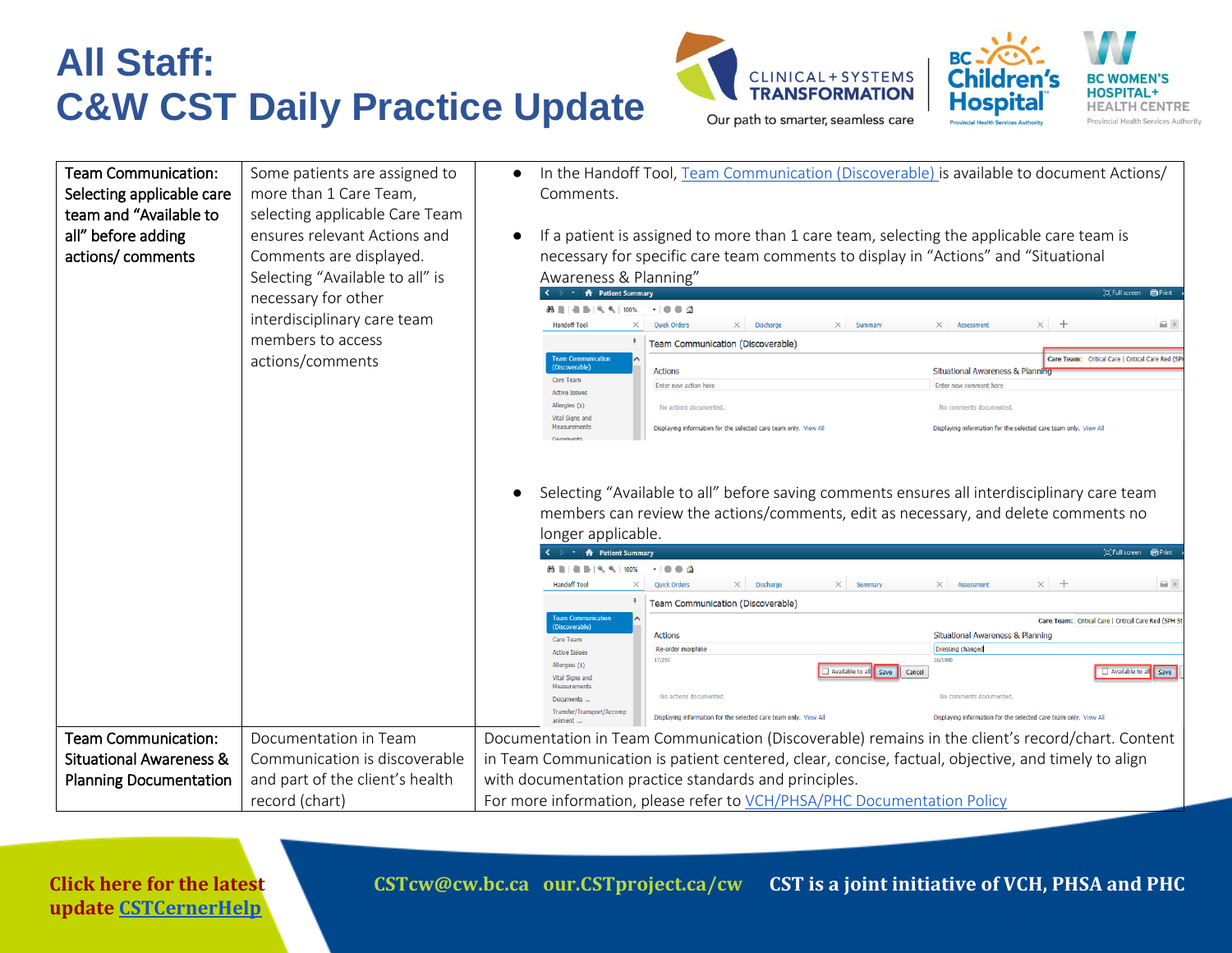



| Disposal of FormFast<br>printer ink rolls                                                       | FormFast printer ink rolls<br>include patient information                                                                                                          | For clerks and others with FormFast printers:<br>FormFast printer ink rolls should be disposed in confidential recycling                                                                                                                                                                                       |                                                                                                                                        |                                                                                                 |
|-------------------------------------------------------------------------------------------------|--------------------------------------------------------------------------------------------------------------------------------------------------------------------|----------------------------------------------------------------------------------------------------------------------------------------------------------------------------------------------------------------------------------------------------------------------------------------------------------------|----------------------------------------------------------------------------------------------------------------------------------------|-------------------------------------------------------------------------------------------------|
| Do not copy and paste<br>images into<br>documentation                                           | Cutting and pasting images<br>into the system is not currently<br>supported and causes multiple<br>downstream issues, such as<br>Excelleris distribution failures. |                                                                                                                                                                                                                                                                                                                | Only text is to be inputted into dynamic documentation.<br>chartlet. Images placed into the chartlet can be scanned by Health Records. | Documents with images, pictures, or other visuals should continue to be placed in the patient's |
| <b>Medication/Omnicell Tips</b>                                                                 |                                                                                                                                                                    |                                                                                                                                                                                                                                                                                                                |                                                                                                                                        |                                                                                                 |
| <b>Closed Loop Medication</b><br>Management (CLMM)<br><b>Good Habits</b>                        | Using CLMM is proven to<br>reduce medication errors and<br>promote medication safety                                                                               | Please remember that following the steps of CLMM is best practice.<br>Avoid bad habits and workarounds to improve patient care. This included using loose ID<br>bands/stickers for scanning instead of scanning the ID band on the patient.<br>Practice Pointer Reference:<br>Med Safety Practice Pointer CLMM |                                                                                                                                        |                                                                                                 |
| <b>Medication Labels from</b><br>Omnicell                                                       | Understanding information on<br>Omnicell printed labels<br>decreases frustration                                                                                   | Labels from Omnicell reflect the product and not the patient's specific dosing information and<br>require additional steps when signing off a medication.<br>For full clear steps on mulitdose orals and injectables see:<br><b>CST CERNER Help: Scan Multidose Medications</b>                                |                                                                                                                                        |                                                                                                 |
| Lab Tips                                                                                        |                                                                                                                                                                    |                                                                                                                                                                                                                                                                                                                |                                                                                                                                        |                                                                                                 |
| <b>Sunquest Order Visibility</b><br>Both Nursing and Lab staff use<br>Sunquest Collect to view, |                                                                                                                                                                    | Below is a comparison table to clarify what users are able to view on their Sunguest Collect screens.                                                                                                                                                                                                          |                                                                                                                                        |                                                                                                 |
|                                                                                                 | collect, and generate labels for<br>specimen collection. The                                                                                                       | Sunquest (SQ) Order Visibility: Comparison of Nurse vs Lab Views                                                                                                                                                                                                                                               |                                                                                                                                        |                                                                                                 |
|                                                                                                 | information each group is able<br>to see on the screen differs.                                                                                                    |                                                                                                                                                                                                                                                                                                                | <b>Nursing View</b>                                                                                                                    | <b>Phlebotomist View</b>                                                                        |
|                                                                                                 |                                                                                                                                                                    | <b>Applications Used</b>                                                                                                                                                                                                                                                                                       | CST Cerner SPTL & SQ Collect                                                                                                           | SQ Collect                                                                                      |

**Click here for the latest update [CSTCernerHelp](http://cstcernerhelp.healthcarebc.ca/#t=Whats_New%2FWhat_s_New.htm&rhsearch=favourites%20printer&rhsyns=%20)**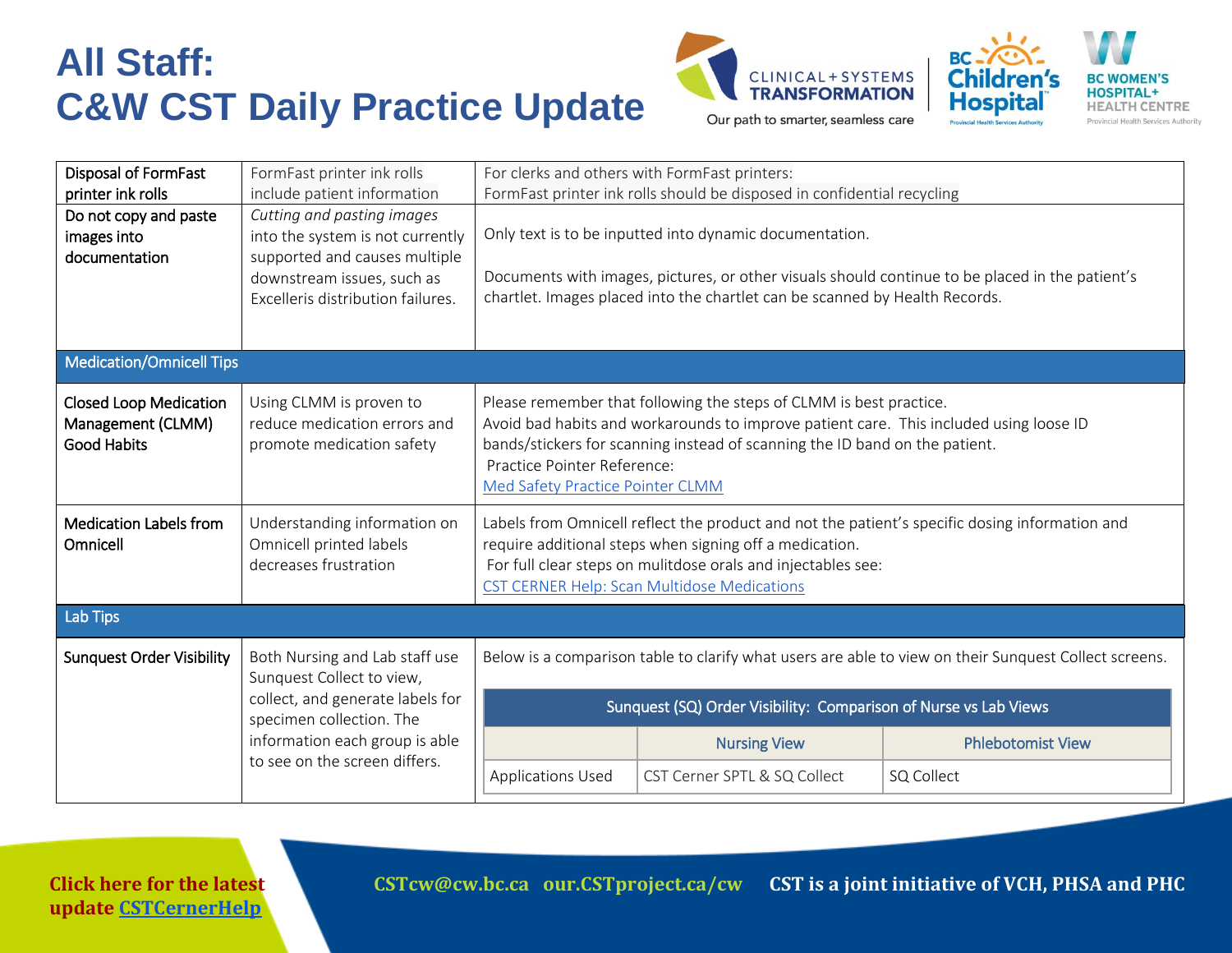



Our path to smarter, seamless care

| <b>Blood Orders</b><br>Look Back /Look<br>Forward                                | Orders that are BOTH Unit Collect<br>and Lab Collect<br>20 hours into the Past<br>12 hours into the Future<br>Not customizable by the user. | <b>ONLY orders that are Lab Collect</b><br>20 hours into the Past<br>8 hours into the Future<br>Customizable to smaller time windows,<br>based on user settings.                              |
|----------------------------------------------------------------------------------|---------------------------------------------------------------------------------------------------------------------------------------------|-----------------------------------------------------------------------------------------------------------------------------------------------------------------------------------------------|
| Non Blood Orders<br>(e.g. urine, sputum,<br>swabs)<br>Look Back /Look<br>Forward | 72 hours into the Past<br>12 hours into the Future                                                                                          | Non-Blood Orders default to Unit<br>Collect when ordered. (Not visible to<br>lab on SQ Collect)<br>If ordered as Lab Collect, default is<br>20 hours into the Past<br>8 hours into the Future |
| Priorities - STAT,<br>SHA, Urgent, Timed,<br>AM Draw, Routine                    | All                                                                                                                                         | All                                                                                                                                                                                           |
| Order Statuses<br>Visible in CST Cerner<br>SPTL Only                             | CST Cerner SPTL only:<br>Ordered<br>Ordered (Pending Collection)<br>Ordered (Collected)<br>Future (On Hold)<br>Discontinued                 | N/A                                                                                                                                                                                           |
| Order Status Visible<br>in CST Cerner SPTL<br>& SQ Collect                       | Uncollected Orders (e.g.<br>Ordered)                                                                                                        | Uncollected Orders (e.g. Ordered)                                                                                                                                                             |